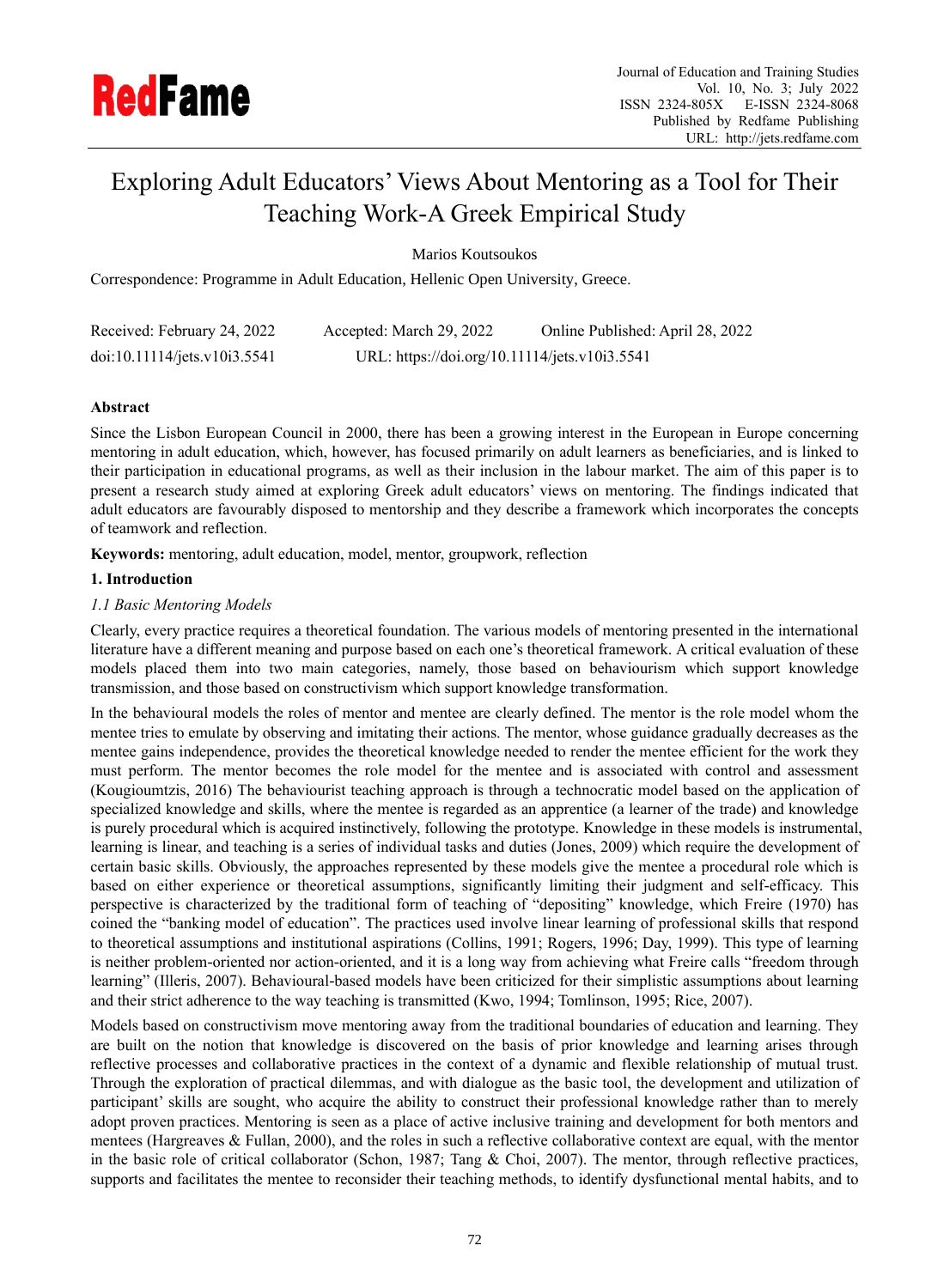proceed with the transformation of reference frames, views and actions.

#### *1.2 Mentoring in Greek Adult Education*

Studies on the adult educators' experiences of mentoring have indicated that most adult educators have experienced informal mentoring either in the form of consulting or being consulted by their colleagues (Koutsoukos, 2021). This occurs within the context of relationships that have been developed on a daily working basis between colleagues, and is not due to any organizational structure of the educational establishment (Russell & Adams, 1997; Cox, 2005). Both these practices, which involve discussions with respected colleagues, are a common form of educational collaboration as they fill the gap left by the absence of a formally organized system of teacher support (Knight, Tait & Yorke, 2006; Simon, Campbell, Johnson & Stylianidou, 2011). The findings of informal mentoring may offer an explanation for a number of issues. Firstly, it appears to confirm that adult educators have a need for supportive mechanisms (Phillips & Fragoulis, 2010; Koutsoukos, Kiriatzakou, Fragoulis, & Valkanos, 2021). Another issue that is raised concerns the appropriateness or sufficiency of the education and training received by adult educators, as well as the processes of accreditation of their qualifications, causing their certified (formal) and actual competence to be regarded with some skepticism (Ellstrom, 1992). Furthermore, such findings agree with that of other research according to which the majority of mentoring relationships are informal, which appears to be more satisfying for the mentees (Fagenson, 1989). Another explanation could be that the model of mentoring where the mentor as the authority imparts their opinions, knowledge, principles, etc. to the mentee no longer applies (Hargreaves & Fullan, 2000). It could be that adult educators share Kolb's (2015) views that education is not the application of techniques but the sharing of meaningful relationships and experiences. Learning tools are not the transfer of know-how but the existence of reflective processes in collaborative environments. It can also be argued that mentoring is just as beneficial for experienced adult educators, as it is for novice teachers of adults (Burstein & Eli Kohn, 2017). Whatever the case, it is clear that colleagues in the same workplace seem to be the prime source of knowledge and guidance for teachers (Hargreaves & Fullan (2000), and that some educators can be effective mentors (Hobson, Ashby, Malderez & Tomlinson, 2009; Simon, Campbell, Johnson & Stylianidou, 2011; Knight et al., 2006).

The present paper examines mentoring as a supportive practice for the teaching guidance of adult educators, by focusing, on the one hand, on data related to the relevant teaching methodology in adult education, and on the other, the documented educational needs of adult educators.

## **2. Method**

#### *2.1 Aim and Research Questions*

It is both conventional and expedient to divide the Method section into labeled subsections. These usually include a section with descriptions of the participants or subjects and a section describing the procedures used in the study. The latter section often includes description of (a) any experimental manipulations or interventions used and how they were delivered-for example, any mechanical apparatus used to deliver them; (b) sampling procedures and sample size and precision; (c) measurement approaches (including the psychometric properties of the instruments used); and (d) the research design. If the design of the study is complex or the stimuli require detailed description, additional subsections or subheadings to divide the subsections may be warranted to help readers find specific information.

The aim of the study was to explore Greek adult educators' views on mentoring as a tool for their teaching work. The research questions were the following:

- 1. Do adult educators show a desirability for instructional guidance?
- 2. How do adult educators perceive mentoring?
- 3. What are adult educators' views on the design of an integrated mentoring model to support their teaching work?
- 4. Do the views of adult educators differ depending on their age, experience in adult education and EOPPEP accreditation?

#### *2.2 Sample*

In Greece, there are no official statistics on the number of adult educators due to the fact that they are not employed as permanent staff in those positions, or as in most cases, they are simultaneously employed in two or more adult education institutions. Therefore, all the adult educators employed at the seventy-five (75) Vocational Training Institutes, Second Chance Schools and Life Long Learning Centers of Central Macedonia comprised the research population and determined the sampling framework of the present study (Vamvoukas, 2010). Nevertheless, it was still difficult to accurately determine the precise sample population because the majority of adult educator participants were teaching in more than one educational organization at the same time. However, a rough estimation of approximately one thousand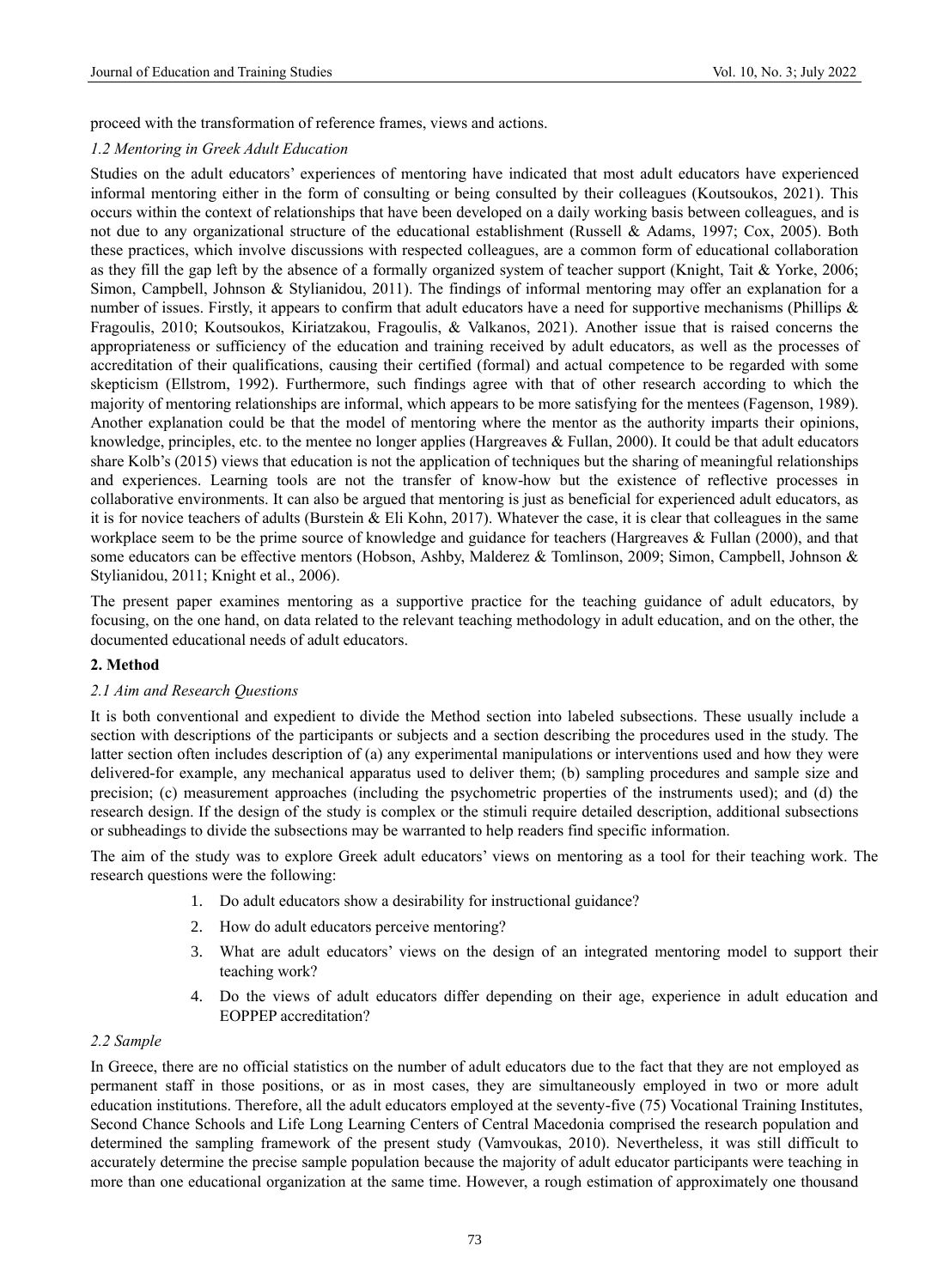three hundred (1,300) adult educators were employed in all three establishments during the period of the study, which was between November 2020 and April 2021.

After having taken into consideration all the alternatives in conjunction with the needs of the study, gradual sampling was selected as the most appropriate sampling method, which essentially, is an extension of cluster sampling (Cohen, Manion & Morrison, 2000). This was considered the best option for the data collection, as well as ensuring the representativeness of the sample in relation to population size, because the sample population was difficult to detect on account of the following factors: its large size, the fact that it was scattered, and there was no registered list (Zafiropoulos, 2015; Vamvoukas, 2010). Each type of educational establishment (SDE, IEK, KDMB) was defined as being one cluster.

The sample size was obtained using the mathematical formula proposed by Cohen, Manion & Morrison, (1993) which, determines the appropriate size of a probability sample for a given number of the wider population (Cohen et al., 2000). Thus, in accordance with this specific approach, the sample size was determined at 300 adult educators.

#### *2.3 Data Collection*

Describe the procedures for selecting participants, including (a) the sampling method, if a systematic sampling plan was used; (b) the percentage of the sample approached that participated; and (c) the number of participants who selected themselves into the sample. Describe the settings and locations in which the data were collected as well as any agreements and payments made to participants, agreements with the institutional review board, ethical standards met, and safety monitoring procedures.

An online questionnaire based on the research questions was developed, whose aim was to collect data on the views of adult educators, focusing on three main areas: a) their desirability to receive instructional guidance, b) their perception of mentoring, and c) their preferred model of mentoring. The questionnaire contained a set of items for each of these three areas, the responses of which were closed questions on a five-point Likert scale, with 1 being the least value and 5 the most (Robson, 2002).

The questionnaire was pilot tested on 50 adult educators, and its reliability and validity were checked. After the relevant adjustments, the final version was built through the Google Drive platform. Following, the web-based self-administered questionnaire was sent to the following educational organizations: 18 Vocational Training Institutes, 12 Second Chance Schools and 10 Life Long Learning Centers throughout Central Macedonia, Greece, with the request to be forwarded to their adult educators. Two hundred and eighty five (285) questionnaires were completed, which was a satisfactory Response Rate of 95%, in accordance with the relevant literature (Groves, 2006). Statistical analysis was conducted using the Statistical Package for Social Sciences (SPSS 21).

#### *2.4 Reliability, Validity and Limitations of the Research*

To examine the self-report on the web-based questionnaire, test-retest reliability and internal consistency (Litwin, 1995) were applied, while content validity and factor validity were used to establish the degree and extent of the construct under investigation.

The limitations of the research are mainly related to the fact that there is no detailed and exhaustive list of adult educators working in the educational organizations from which the sample was drawn. Also, the sample selection which is from specific institutions may affect its representativeness, even though the participants' characteristics are the same as those of the general population. This, coupled with the high level of participation in the research, allows for the conclusions to be generalized to the wider population with increased assurance.

## **3. Results**

The findings from the data analyses are presented and discussed in detail below. It must be noted that Tables 1 to 5 present the percentages of participants' responses on a 5-point Likert scale. For reasons of clarity the aggregate percentage of 5 (the highest value) and 4 (the next highest value) is given. The aggregate percentage of 2 and 1 (the least values) is given only where it was deemed necessary for further clarification. The middle value of 3 is also given when it is noteworthy. In the text all data are given in descending order from the highest to the lowest percentages.

#### *3.1 Profile of Participating Adult Educators*

The study participants not only have different scientific backgrounds, but also different knowledge and experience in adult education, and obviously different teaching needs. The largest group consists of accredited adult educators, which was expected since, according to current legislation, accredited educational competence is now a prerequisite for employment as an educator in non-formal education programs (Law 4485/2017). They have a relatively high mean age (45.1% are in the 46-55 age group, followed by 43.6% in the 36-45 age group), however, relatively little experience as adult educators. More specifically, while over half (53.7%) have 1-10 years of experience as adult educators, over a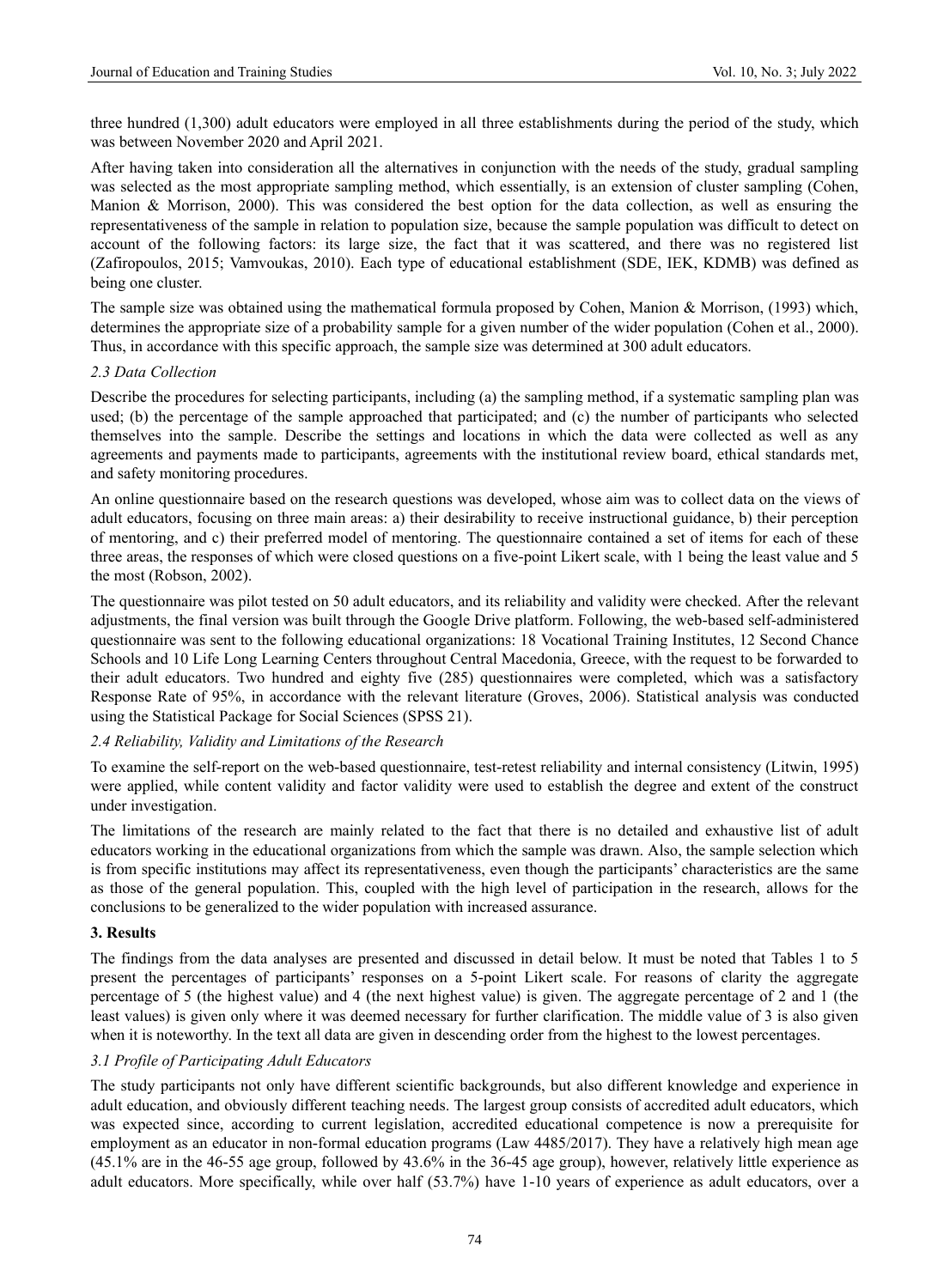third (37.1%) have 11-20 years' experience. This indicates that teachers in Greece do not tend to enter the field of adult education immediately on completion of their studies, but only after having gained experience in other places of work. This finding is in agreement with that of a relevant study in EU countries, according to which adult educators have 10-15 years of professional experience in other jobs before turning to the teaching of adults (Buiskool, Broek, Van Lakerveld, Zarifis & Osborne, 2010). This factor raises skepticism about the unbiased assumptions of the study participants in regards to the teaching of adults, i.e., there is a possibility that they have well-established notions about adult learning that are shaped to a great extent by their curriculum vitae and/or their previous engagement in basic education.

## *3.2 Adult Educatiors' Desirability for Instructional Guidance*

Table 1 shows participants' level of instructional guidance desirability. As can be seen, with an aggregate of 63.5% the majority found instructional mentoring very desirable (34.4%) and desirable (29.1%), with another 20.5% stating it was moderately so. On the other hand, only an aggregate of 16% found it undesirable (10.7%) and very undesirable (5.3%).

| Verv<br>undesirable | Undesirable | Moderately<br>desirable | <b>Desirable</b> | Very desirable |
|---------------------|-------------|-------------------------|------------------|----------------|
| 5.3%                | $10.7\%$    | 20.5%                   | 29.1%            | 34.4%          |

Table 1. Adult Educators' Level of Desirability for Instructional Guidance

## *3.3 Views on Mentoring*

Participants were asked to rate on a 5-point Likert scale how importantly they viewed three specific factors, as given in the literature, in relation to mentoring (Aspfors & Fransson, 2015; Branch, 2016; Ehrich, 2013; Ambrosetti, 2014; Johnson, 2002; Merriam, 1983; Roberts, 2000). As can be seen in Table 2, the majority stated that a supportive relationship was the most important factor of mentoring, with an aggregate of 70% (37.7% and 32.3%, respectively), and another 21.1% who found it moderately important. The next most important factor was an integrative programme with an aggregate of 62.9% (28.8% and 34.1%, respectively), with another 26.4% considering it to be moderately important. Lastly, an aggregate of 55.8% (21.7% and 34.1%, respectively, plus 32.9% moderately important) viewed mentoring as a learning process.

|                  | Percentages   |                                                              |           |       |           |  |  |  |  |  |
|------------------|---------------|--------------------------------------------------------------|-----------|-------|-----------|--|--|--|--|--|
|                  | Not important | Slightly<br>Very important<br>Moderately<br><b>Extremely</b> |           |       |           |  |  |  |  |  |
|                  | at all        | important                                                    | important |       | important |  |  |  |  |  |
| Learning process | $2.1\%$       | $9.2\%$                                                      | 32.9%     | 34.1% | 21.7%     |  |  |  |  |  |
| Supportive       | $0.9\%$       | $8.0\%$                                                      | $21.1\%$  | 32.3% | 37.7%     |  |  |  |  |  |
| relationship     |               |                                                              |           |       |           |  |  |  |  |  |
| Integrative      | $3.0\%$       | $7.7\%$                                                      | 26.4%     | 34.1% | 28.8%     |  |  |  |  |  |
| programme        |               |                                                              |           |       |           |  |  |  |  |  |

Table 2. Adult Educators' perceptions of mentoring

*3.4 Adult Educators' reasons for becoming a mentee*

In the context of exploring adult educators' perceptions on mentoring, participants were asked to assess the importance of ten given reasons for becoming mentees (Goff, Jackson, DiLeone, Culotta & DiTomasso, 2014; Richter, Kunter, Lodtke, Klusmann & Baumert, 2013; Gold, 1996). As can be seen in Table 3, four reasons received an aggregate of, or just over 80%, namely: feedback at an aggregate of 82.5% (47.8% and 34.7%, respectively); exchanging views on teaching issues at an aggregate of 81.3% (42.7% and 38.6%, respectively); enhancement of critical thinking at an aggregate of 80.5% (47.8% and 34.7%, respectively; and improving teaching skills at an aggregate of 80.1% (50.1% and 29.1%, respectively). This was followed by the reason to upgrade their qualifications at an aggregate of 71.8% (42.1% and 29.7%, respectively; plus 19.6% moderately important). The next three reasons which received an aggregate of over 60% were: acquisition of knowledge of teaching methodology at an aggregate of 68% (39.2% and 28.8%, respectively, with another 20.2% moderately important); enhancing self-confidence in teaching at an aggregate of 65.9% (30.3% and 35.6%, respectively, with another 19.0% moderately important); and adapting to the culture of the educational organization at an aggregate of 62% (27.9% and 34.1%, respectively; plus 28.2% moderately important). An aggregate of 52.8% (26.1% and 26.7%, respectively, with another 27.0% moderately important) stated that they would become mentees to expand their social contacts, whereas an aggregate of 20.2% stated that this reason was slightly or not important at all (16.6% and 3.6%, respectively). Finally, stress and insecurity management as a reason to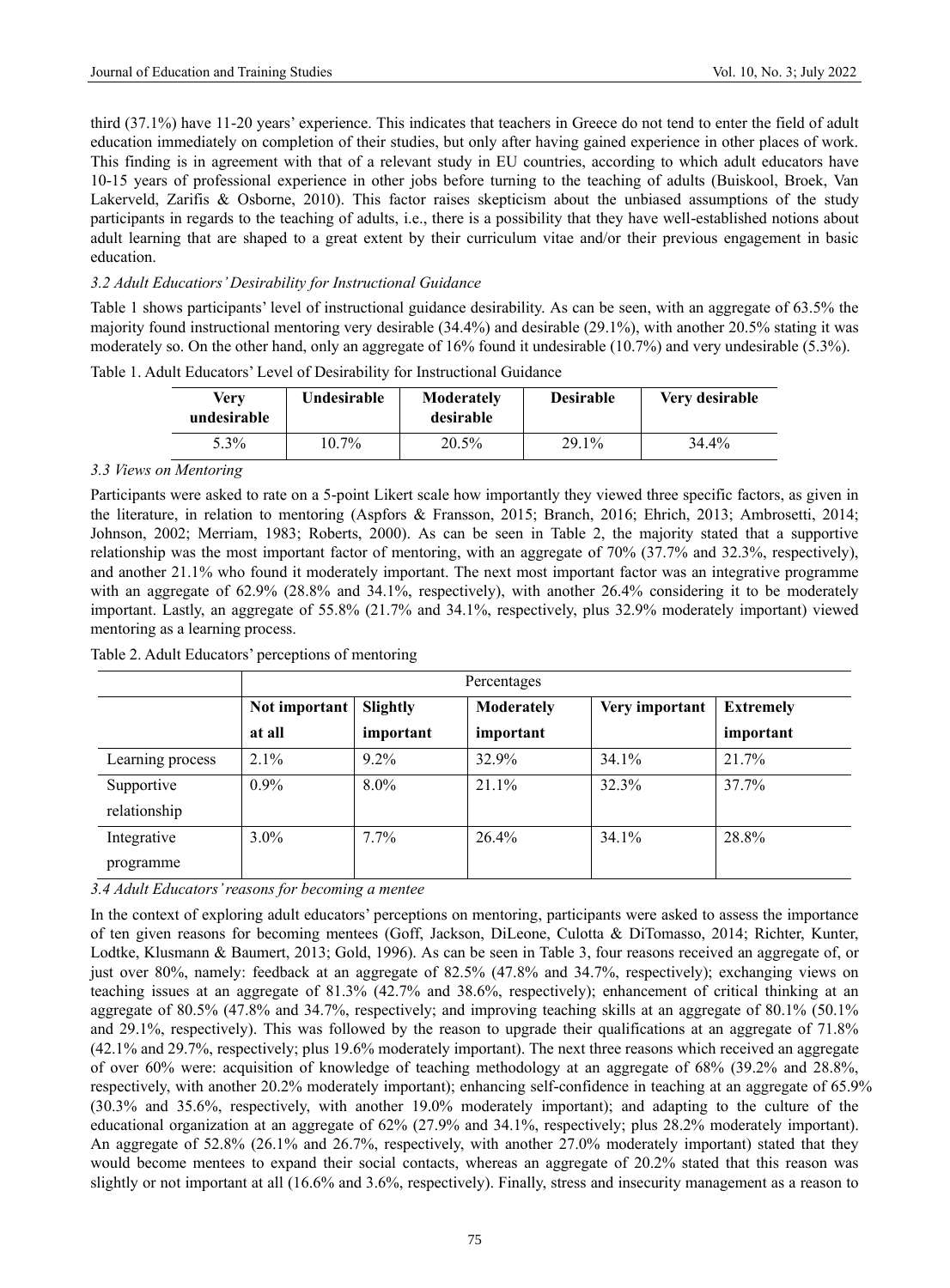become a mentee received an aggregate of 49.8% (23.4% and 26.4%, respectively, with another 24.0% moderately important). However, an aggregate of 26.1% stated this reason was slightly or not at all important in encouraging them to become mentees (14.8% and 11.3%, respectively).

|                                                                | Percentages             |                       |                                |                |                               |  |  |
|----------------------------------------------------------------|-------------------------|-----------------------|--------------------------------|----------------|-------------------------------|--|--|
|                                                                | Not important<br>at all | Slightly<br>important | <b>Moderately</b><br>important | Very important | <b>Extremely</b><br>important |  |  |
| Exchange views on<br>teaching issues                           | 0.9%                    | 3.3%                  | 14.5%                          | 38.6%          | 42.7%                         |  |  |
| Enhance<br>self-confidence in<br>teaching                      | 5.6%                    | 9.5%                  | 19.0%                          | 35.6%          | 30.3%                         |  |  |
| Expand social<br>contacts                                      | 3.6%                    | 16.6%                 | 27.0%                          | 26.7%          | 26.1%                         |  |  |
| Adaptation to the<br>culture of<br>educational<br>organization | 1.8%                    | 8.0%                  | 28.2%                          | 34.1%          | 27.9%                         |  |  |
| <b>Stress</b><br>and<br>management                             | 11.3%                   | 14.8%                 | 24.0%                          | 26.4%          | 23.4%                         |  |  |
| Acquisition of<br>knowledge of<br>teaching<br>methodology      | 3.6%                    | 8.3%                  | 20.2%                          | 28.8%          | 39.2%                         |  |  |
| Feedback                                                       | 1.5%                    | 1.8%                  | 14.2%                          | 34.7%          | 47.8%                         |  |  |
| Enhancement of<br>critical<br>thinking                         | 0.6%                    | 4.5%                  | 14.5%                          | 40.7%          | 39.8%                         |  |  |
| Upgrading<br>qualifications                                    | 1.2%                    | 7.4%                  | 19.6%                          | 29.7%          | 42.1%                         |  |  |
| Improving teaching<br>skills                                   | 1.8%                    | 4.2%                  | 13.9%                          | 29.1%          | 51.0%                         |  |  |

|  |  | Table 3. Reasons for adult educators participating in the mentoring process |
|--|--|-----------------------------------------------------------------------------|
|  |  |                                                                             |

*3.5 The Types of Adult Educators Would Seek Mentoring From*

In order to determine whom adult educators consider as the most desirable mentors, participants were asked to rate on a 5-point Likert scale the likelihood of them seeking mentoring from seven different categories of colleagues. As can be seen in Table 4, the three highest aggregate percentages are: colleague with special studies at 83.7% (45.1% and 38.6%, respectively; followed by an experienced colleague at 80.4% (37.7% and 42.7%, respectively); and a respected colleague at 77.8% (37.4% and 40.4%, respectively). Interestingly, another 13.9%, 14.8%, and 14.2%, respectively stated that they would possibly accept mentoring from these colleagues.

An aggregate of 49% (20.5% and 28.5%; plus 27.9% possibly) stated they would seek mentoring from a colleague with common interests. Also, an aggregate of 47.2% (17.2% and 30.0%, respectively; plus 28.2% possibly) stated they would seek mentoring from a person in an institutional role, such as a head teacher or school director. This finding could suggest the reluctance of adult educators to trust a person in power as their mentor (Daloz, 1986). Finally, the aggregate percentages that participants would seek to be mentored by the categories of a peer colleague and trainees, were, 21% (5.6% and 15.4%, respectively; plus 36.8% possibly) and 20.3% (5.9% and 14,5%, respectively; plus 27.9% possibly), respectively.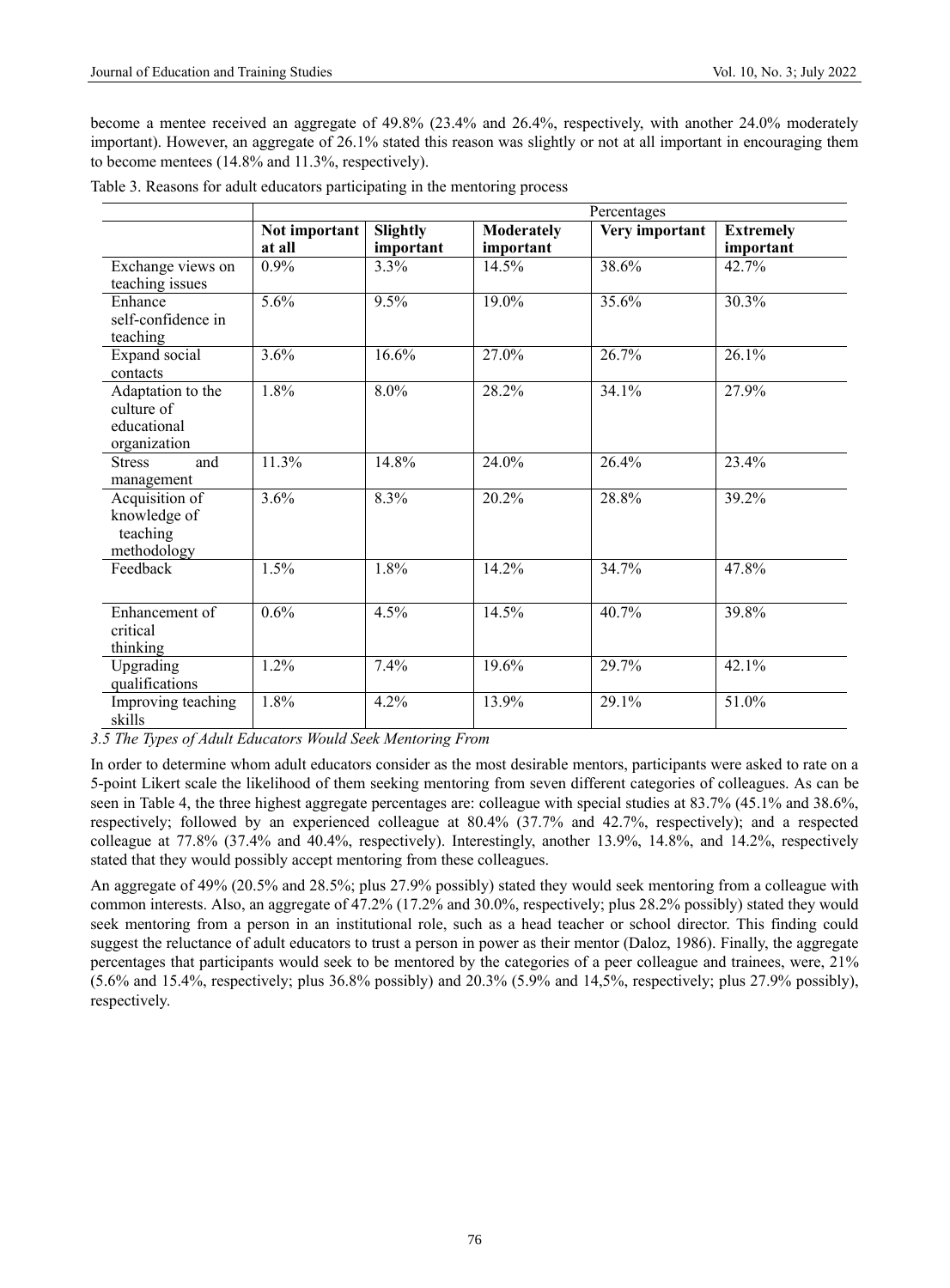|                                                                                 | Percentages    |              |                 |               |                   |  |  |
|---------------------------------------------------------------------------------|----------------|--------------|-----------------|---------------|-------------------|--|--|
| <b>Categories of</b><br>colleagues                                              | Definitely not | Probably not | <b>Possibly</b> | Very probably | <b>Definitely</b> |  |  |
| trainees                                                                        | 23.1%          | 28.5%        | 27.9%           | 14.5%         | $5.9\%$           |  |  |
| experienced<br>colleague                                                        | $0.6\%$        | 4.2%         | 14.8%           | 42.7%         | 37.7%             |  |  |
| colleague<br>with special studies                                               | $0.3\%$        | 2.1%         | 13.9%           | 38.6%         | 45.1%             |  |  |
| someone in<br>an institutional role<br>(e.g., Head Teacher/<br>School Director) | $7.1\%$        | 17.5%        | 28.2%           | 30.0%         | 17.2%             |  |  |
| peer colleague                                                                  | 20.5%          | 21.7%        | 36.8%           | 15.4%         | 5.6%              |  |  |
| a respected colleague                                                           | 2.4%           | $5.6\%$      | 14.2%           | 40.4%         | 37.4%             |  |  |
| colleague with<br>common interests                                              | 6.5%           | $16.6\%$     | 27.9%           | 28.5%         | 20.5%             |  |  |

|  |  |  | Table 4. The likelihood of adult Educators seeking mentoring |
|--|--|--|--------------------------------------------------------------|
|  |  |  |                                                              |
|  |  |  |                                                              |

*3.6 Views on a Desired Organizational Framework for the Implementation of Mentoring*

Lastly, the participants were asked to rate the importance of fourteen given factors in order to more clearly identify a desired organizational framework for the implementation of mentoring. As can be seen in Table 5, meetings with specific content had by far the highest aggregate score of 87.8% (over half at 51.9% stated in was extremely important and 35.9% very important, while another 10.1% claimed it was moderately important).

This was then followed by factors which are related to the organizational aspect of mentoring: meetings planned jointly (by mentor and mentee) at an aggregate of 79.5% (44.5% and 35.0%, respectively; plus 17.2% moderately important); groups of educator sex changing experiences and supporting each other with an aggregate rating of 77.2% (46% and 31.2%, respectively; plus 18.7% moderately important); being part of a broader organizational framework at an aggregate of 75.4% (31.5% and 43.9%, respectively; plus 20.2% moderately important); and incorporated into the educational institution at an aggregate of 73.3% (31.5% and 41.8%, respectively; plus 20.2% moderately important), as well as Scheduled meetings an aggregate of 62% (29.4% and 32.6%, respectively; plus 24.6% moderately important).

The following highly-rated factors were related to the duration of mentoring. More specifically, continuous mentoring at an aggregate of 74.2% (36.2% and 38.0%, respectively; plus 19.3% moderately important); a short duration of mentoring at an aggregate of 73% (39.2% and 33.8%, respectively; plus 20.2% moderately important); and meetings of a specific duration at an aggregate of 72.1% (34.4% and 37.7%, respectively; plus 22.6% moderately important).

The following findings are the participants' responses to how important they perceived the different types of mentoring relationships to be. More specifically: the mentor being chosen by the mentee at an aggregate of 69.1% (33.2% and 35.9%, respectively; with 22% moderately important); and one mentor to multiple mentees at an aggregate of 68.5% (with almost an equal 34.1% and 34.4%, respectively; and another 23.7% moderately important). Furthermore, one-to-one mentoring was at an aggregate of 62.9% (30.6% and 32.3%, respectively; plus 25.2% moderately important). Perhaps, one interpretation for this finding being relatively lower than would otherwise be expected is that the traditional one-to-one form has connotations of a hierarchical relationship that hinders equal participation in the mentoring process. This was followed by distance mentoring at an aggregate of 52.5% (23.7% and 28.8%, respectively; plus 27.3% moderately important). Interestingly, an aggregate of 20.2%, i.e., a fifth (12.5% and 7.7%, respectively) claimed that e-mentoring was slightly and not at all important. Lastly, multiple mentors to one menteewas rated at an aggregate of only 34.4% (13.9% and 20.5%, respectively; plus 28.5% moderately important). In contrast, this factor was rated at a higher aggregate of 37.1% (18.1% and 19%, respectively) as being slightly and not at all important in the mentoring framework.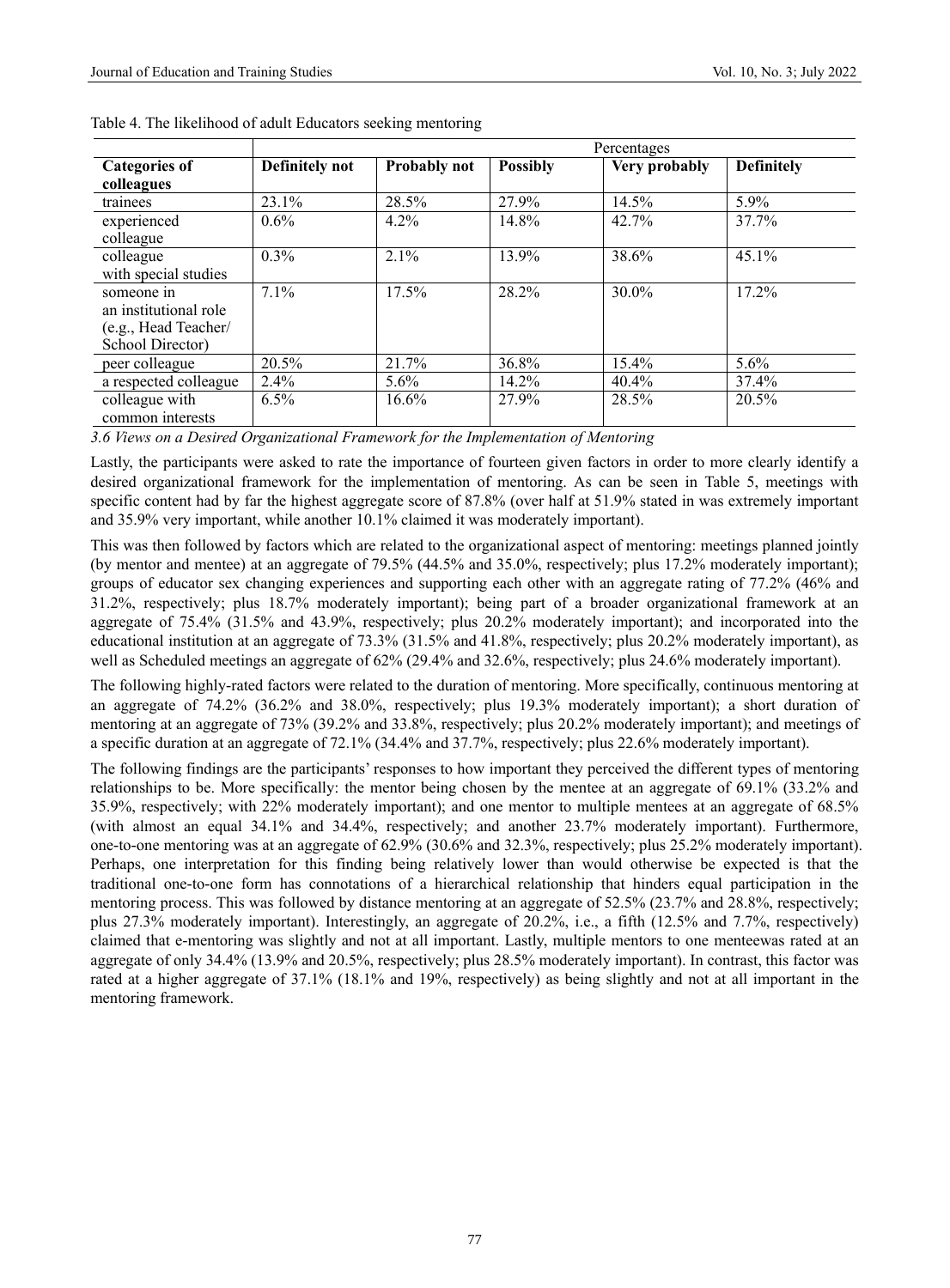|                          | Percentages   |           |            |                |                  |  |  |
|--------------------------|---------------|-----------|------------|----------------|------------------|--|--|
|                          | Not important | Slightly  | Moderately | Very important | <b>Extremely</b> |  |  |
|                          | at all        | important | important  |                | important        |  |  |
| Incorporated into the    | 1.8%          | $4.7\%$   | 20.2%      | 41.8%          | 31.5%            |  |  |
| educational organization |               |           |            |                |                  |  |  |
| Part of a broader        | 0.6%          | 3.9%      | 20.2%      | 43.9%          | 31.5%            |  |  |
| organizational frameworl |               |           |            |                |                  |  |  |
| Distance mentoring       | 7.7%          | 12.5%     | 27.3%      | 28.8%          | 23.7%            |  |  |
| Short duration of        | 2.1%          | 4.7%      | 20.2%      | 33.8%          | 39.2%            |  |  |
| mentoring                |               |           |            |                |                  |  |  |
| Continuous mentoring     | 1.5%          | 5.0%      | 19.3%      | 38.0%          | 36.2%            |  |  |
| Mentor chosen by mente   | 1.8%          | 7.1%      | 22.0%      | 35.9%          | 33.2%            |  |  |
| Scheduled                | 4.5%          | 8.9%      | 24.6%      | 32.6%          | 29.4%            |  |  |
| meetings                 |               |           |            |                |                  |  |  |
| Meetings with specific   | 0.6%          | 1.5%      | 10.1%      | 35.9%          | 51.9%            |  |  |
| content                  |               |           |            |                |                  |  |  |
| Meetings of specific     | 2.1%          | 3.3%      | 22.6%      | 37.7%          | 34.4%            |  |  |
| duration                 |               |           |            |                |                  |  |  |
| Meetings planned jointly | 1.5%          | 1.8%      | 17.2%      | 35.0%          | 44.5%            |  |  |
| (by mentor and mentee)   |               |           |            |                |                  |  |  |
| One-to-one mentoring     | 4.5%          | 7.4%      | 25.2%      | 32.3%          | 30.6%            |  |  |
| One mentor to multiple   | 2.4%          | 5.3%      | 23.7%      | 34.4%          | 34.1%            |  |  |
| mentees                  |               |           |            |                |                  |  |  |
| (one-to-many mentoring)  |               |           |            |                |                  |  |  |
| Multiple mentors to one  | 19.0%         | 18.1%     | 28.5%      | 20.5%          | 13.9%            |  |  |
| mentee                   |               |           |            |                |                  |  |  |
| (many-to-one mentoring)  |               |           |            |                |                  |  |  |
| Groups of educators      | 1.8%          | 2.4%      | 18.7%      | 31.2%          | 46.0%            |  |  |
| Exchange experiences     |               |           |            |                |                  |  |  |
| And support              |               |           |            |                |                  |  |  |
| Each other               |               |           |            |                |                  |  |  |

| Table 5. Adult educators' views on the organizational framework for the implementation of mentoring |  |  |  |
|-----------------------------------------------------------------------------------------------------|--|--|--|
|                                                                                                     |  |  |  |

*3.7 Study Comparisons* 

The comparison tests, Mann-Whitney U and Kruskal-Wallis that were carried out showed that there was a correlation between adult educators' views and the variables age, experience in adult education, and accreditation. Specifically, the age groups 25-35 and 36-45 showed a preference for the following: lifelong mentoring, sharing and exchanging experiences, and having mutual support in teachers' groups. This is in contrast to the 46-55 age group (45.1%) who stated a preference for traditional models of mentoring and transfer of knowledge.

On the other hand, the perceptions of adult educators who had little experience (1-10 years, 53.7%) or who were not accredited (26.4%) seemed to be along the lines of mentoring consisting of knowledge transfer from colleagues, observing others' teaching, and that it should take place at a particular phase of their teacher training (Banks, Conway, Darmody, Leavy, Smyth & Watson, 2015). In contrast, experienced and accredited teachers perceived mentoring as a support mechanism for empowerment and personal change.

## **4. Discussion, Conclusions and Recommendations for Further Research**

The research results showed that irrespective of their scientific background, adult educators are positive towards mentoring. This finding is consistent with other related studies conducted in Greece, which recognize the importance of instructional guidance for adult educators during the mentoring process (Phillips & Fragoulis, 2010; Koutsoukos, et al., 2021). Overall, it appears that the main motives for adult educators to become involved in the mentoring process are to enhance their teaching skills and improve their teaching behaviour through feedback and reflection practices which take place in collaborative interactive environments (Hargreaves & Fullan, 2000; Bell, 2001).

Adult educators' perceptions of mentoring showed preference to a supportive relationship clearly which promotes the psychosocial function of mentoring (Kram, 1983); also of significance is its organizational characteristics in the importance of having an integrative programme (Banks, et al., 2015); and finally, the importance of the learning aspect of mentoring which highlights that it functions as a tool (Gold, 1996).

Even though their experience is based mainly on informal dyadic mentoring practices, there is agreement that the following factors must be applied to the mentorship framework, namely, that it has the characteristics of typical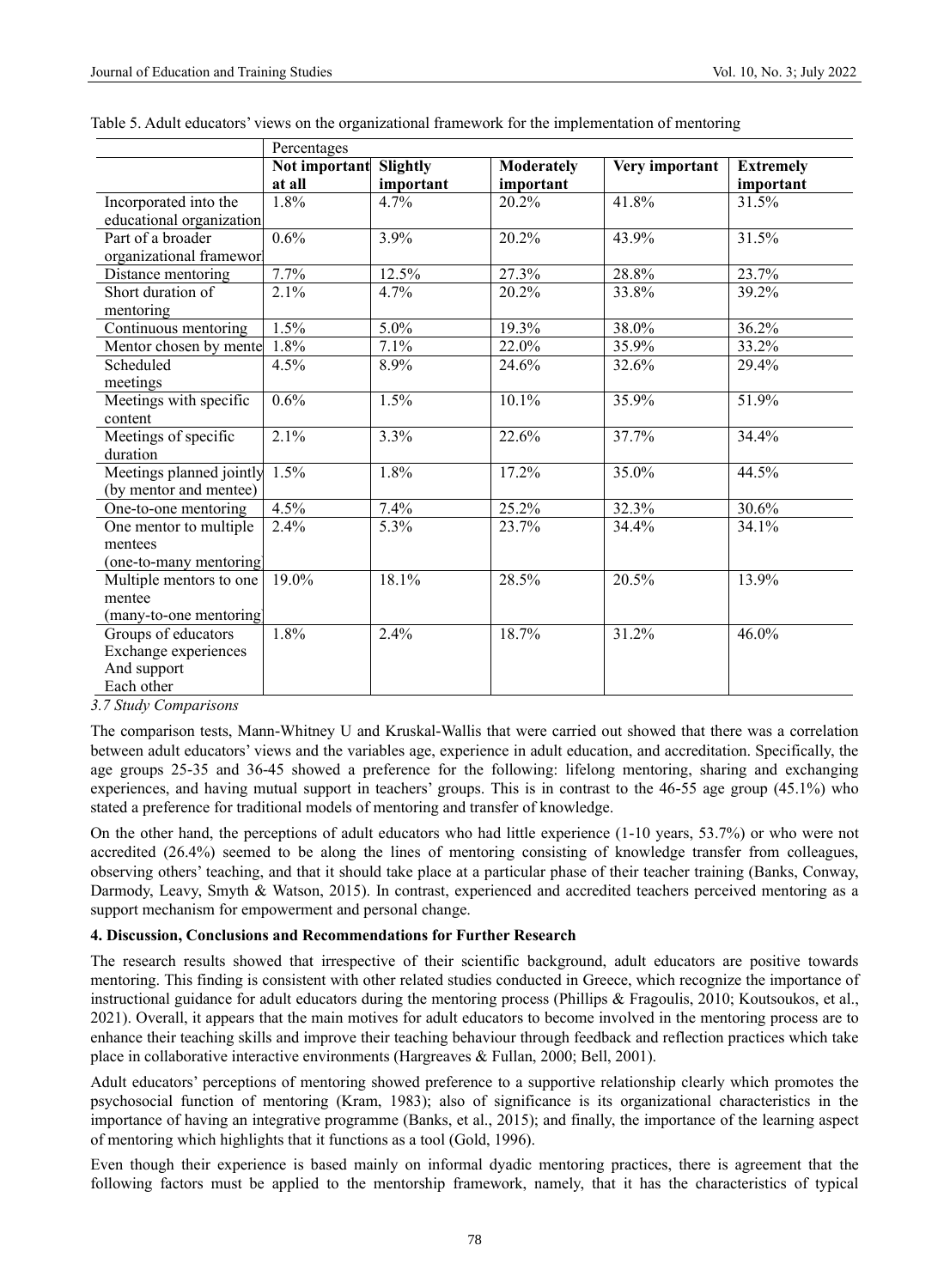mentoring; is both well-designed and well-organized by the educational organization; and that the meetings are scheduled, have specific content and are of a specific duration (Singh, Bains & Vinnicombe, 2002). The significance of the above has been pointed out by other research findings, which showed that structured activities and targeted mentoring enhance mentees' professional development much more than non-structured activities and generalized mentoring because they relate to specific needs (Stanulis, Little & Wibbens, 2012).

In addition, the mentoring process should be flexible and adaptable to the needs of the educators/mentees, as well as the conditions of the educational organization. The main difference is that while in typical mentoring the goals are usually short-term and of a specific duration (Ragins, Cotton & Miller, 2000), the participating adult educators in this study stated they preferred long-term mentoring. Furthermore, based on the general patterns of mentoring put forward by Young, Bullough, Draper, Smith & Erickson (2005), study participants opted for an interactive mentoring pattern, in which mentors and mentees jointly define goals, content and actions. Thus, they recognize the existence of a reflective collaborative framework as a key feature of mentoring in which the mentor has the role of critical collaborator (Schon, 1987; Tang & Choi, 2007). These findings confirm the basic conditions for adult learning which are, among other things, a well-organized and efficient educational program (Kokkos, 2005) in which learners actively participate, which is closely associated with being an adult (Rogers, 1996; Merriam & Cafarella, 1999).

They believe that group mentoring with peers is an active learning strategy, confirming the view that learning is relational and knowledge is produced through collaborative interaction (Freire, 1970).Choosing to be mentored by a respected colleague indicates that having a personal relationship is an important factor in the quality of mentoring (Rippon & Martin, 2003; Ehrich, 2013; Ambrosetti, 2014; Johnson, 2002), thus, offering empirical support to the psychosocial dimension of mentorship (Kram, 1983). Adult educators' preference for types of group-mentoring in the form of lifelong education confirms a finding by the Grundtvig-retro research study in which "supervisory teams, peer counseling and continuing education" were proposed (Armaos, Deligiannis & Kutentaki, 2010).

Adult educators perceive not only the mentor but also themselves as mentees, as a source of knowledge which can best be utilized only in an equal relationship (Brookfield, 2006) and they do not prefer linear learning of professional skills (Collins, 1991; Day, 1999; Rogers, 1996).They are negatively inclined towards the existence of contemporary hierarchical leadership approaches to mentoring practice, which is in line with the literature findings, according to which hierarchical relationships: prevent the mentee from becoming actively involved in the process, hinder the exchange of opinions, impede learning (Brown, Pryzwansky& Schulte, 2001), and often destroy the sense of mutual trust that should underpin the mentoring relationship (Ambrosetti & Dekkers, 2010; Jones, 2009; Rippon & Martin, 2003). However, there is a substantial portion of adult educators who hold a more traditional view of mentoring roles (McConnell &Geesa, 2019). A possible explanation for this might be that these adult educators have experienced forms of education where hierarchical roles were prevalent.

Regarding the duration of mentoring (continuous or short-term), the adult educators' preferences can be explained in relation to their attitude towards learning. It is most likely that the participants' previous educational training experience of short duration has shaped and reinforced their learning preferences (Kelly, 2010). In addition, most of the support actions are related to induction training that have been incorporated into programmes for the integration of newly recruited teachers (McIntyre & Green-Hobson, 2017; Andrea, 2010).

Finally, participants wanting the meetings to be of a specific duration is associated to, on the one hand, the desire of adult educators to be involved in a well-organized process, and on the other, it reflects the need of each adult learner to know precisely what the aims, content and actions are of the educational process they are committed to (Courau, 1994).

Age, experience and accreditation are factors which influence their preferences on the organizational framework for the implementation of mentoring. Young adult educators focus on the transformation rather than on the transference of knowledge (Cochran-Smith & Paris, 1995), and recognize the long-term benefits of mentoring which they associate with lifelong learning. Also, adult educators with little experience or not accredited are along the lines of mentoring consisting of knowledge transfer from colleagues. Experienced and accredited teachers perceive mentoring as a mechanism for strengthening their critical reflection in order to gain an in-depth understanding of the learning process and give meaning to the experience which leads to action (Illeris, 2007). These views are in agreement with Mezirow's (2000) stance, according to whom learning is not the addition of knowledge but the transformation of existing knowledge through critical thinking.

From the results, it becomes apparent that adult educators desire mentoring as a tool f to enhance their teaching skills and improve their teaching behaviour. They want a well-organized mentoring process which they can be involved in and make co-decisions on issues that concern them. Furthermore, it appears that of particular importance is the participants' desire for interaction in collaborative environments where there is an absence of hierarchy, in which the roles of mentor and mentee alternate as equal partners (Hobson et al., 2009; Gardiner, 2010; Angelique, Kyle & Taylor, 2002).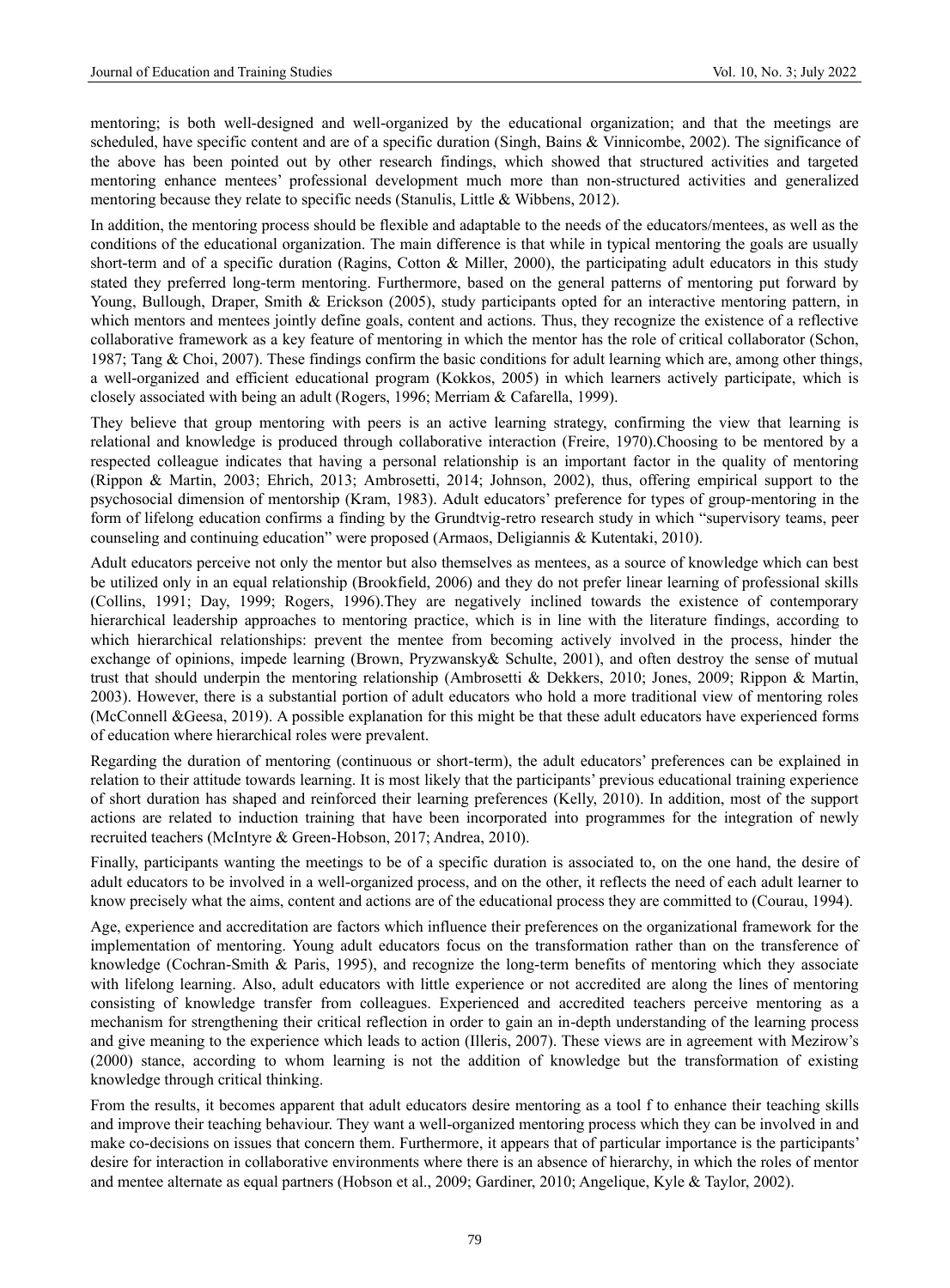Also, adult educators desire constant mentoring, suggesting that they have adopted Brookfield's (1989) view that becoming a good teacher is a never-ending process.

A general conclusion from the present study is that the adult educators appear to move away from traditional models of mentoring (Richter et al., 2013). Although the perceptual mentoring framework they have developed incorporates elements from traditional and reflective-transformational mentoring models it relies heavily on constructive learning theories; corresponds to the main characteristics of adult learners, taking into account the conditions for effective adult learning and incorporates the concepts of teamwork and reflection.

The importance participants place on mentoring being integrated into the educational organization shows that they want a process which is designed on the basis of clearly defined educational goals directly linked to mentees' needs. This view places the educational organization in a significant position, recognizing its transformative dynamic nature (Retna & TeeNg, 2016; Moloi, 2010; Schechter, 2008). On this basis, the need arises for a broader study to be conducted on the existing culture of an adult education organization, as well as further examination of the factors associated with the organizational framework, which can affect the success of mentoring. The following questions present considerable interest for further research: Are educational organizations willing to adopt mentoring practices? What factors related to the organizational framework can influence the successful implementation of mentoring? What are the conditions required? In what ways does the organizational culture encourage or hinder making the most effective use of mentoring in adult educational structures? On the whole, the study and critical analysis of the social conditions associated with the adult educator's workplace will shed more light on the importance of organizational culture as a prerequisite for the implementation of mentoring, as well as give insight into the efficacy of mentoring as a means of offering teaching guidance to adult educators. All of this is, of course, with a view to transforming adult education structures into learning organizations.

## **References**

- Ambrosetti, A., & Dekkers, J. (2010). The Interconnectedness of the Roles of Mentors and Mentees in Pre-service Teacher Education Mentoring Relation-ships. *Australian Journal of Teacher Education, 35*(6), 42-55. <https://doi.org/10.14221/ajte.2010v35n6.3>
- Ambrosetti, A. (2014). Are you ready to be a mentor? Preparing teachers for Mentoring pre-service teachers. *International Journal of Teacher Education, 39*(6), 30-42.<https://doi.org/10.14221/ajte.2014v39n6.2>
- Andrea, P. (2010). The impact of mentoring pre-service teachers on the mentor teacher (Doctoral Dissertation). Western Michigan University.
- Angelique, H., Kyle, K., & Taylor, E. (2002). Mentors and muses: new strategies for academic success. *Innovative Higher Education, 26*, 195-209. <https://doi.org/10.1023/A:1017968906264>
- Aspfors, J., & Fransson, G. (2015). Research on mentor education for mentors of newly qualified teachers: A qualitative meta-synthesis. *Teaching and Teacher Education*, *48*, 75-86. <https://doi.org/10.1016/j.tate.2015.02.004>
- Banks, J., Conway, P., Darmody, M., Leavy, A., Smyth, E., & Watson, D. (2015). Review of the Droichead Teacher Induction Pilot Programme. Working Paper 514, ESRI.
- Branch, A. L. (2016). The relationship between new virtual teacher job satisfaction and mentoring (Doctoral Dissertation). Carson Newman University.
- Brookfield, S. (1989). Teaching roles and teaching styles. In C. Titmus (ed.), Lifelong Education for adults: An International Handbook. (pp. 208-212). Oxford: Pergamon.<https://doi.org/10.1016/B978-0-08-030851-7.50066-7>
- Brookfield, S. (2006). *The Skillful Teacher. On Technique, Trust and Responsiveness in the Classroom*. USA: Jossey-Bass.
- Buiskool, B. J., Broek, S. D., Van Lakerveld, J. A., Zarifis, G. K., & Osborne, M. (2010). Key competences for adult learning professionals. Contribution to the development of a reference framework of key competences for adult learning professionals. *Andragoške Studije, 2*, 185-187. Retrieved 15.02.2019 from <http://www.as.edu.rs/pdf/articles/70.Bundesinstitut> für berufliche Bildung: Datenreport zum Berufsbildungsbericht 2014
- Burstein, Α. Β., & Eli Kohn, Κ. (2017). What Makes a Good School Leadership Program? A Qualitative Study of the Lookstein Center Educational Leadership Advancement Initiative (ELAI). *Journal of Jewish Education, 83*(2), 109-132. <https://doi.org/10.1080/15244113.2017.1307052>
- Cochran-Smith, M., & Paris, C. L. (1995). Mentor and Mentoring: Did Homer have it right? In J. Smyth (ed.) Critical discourses on teacher development (pp.181-202). London: Cassell.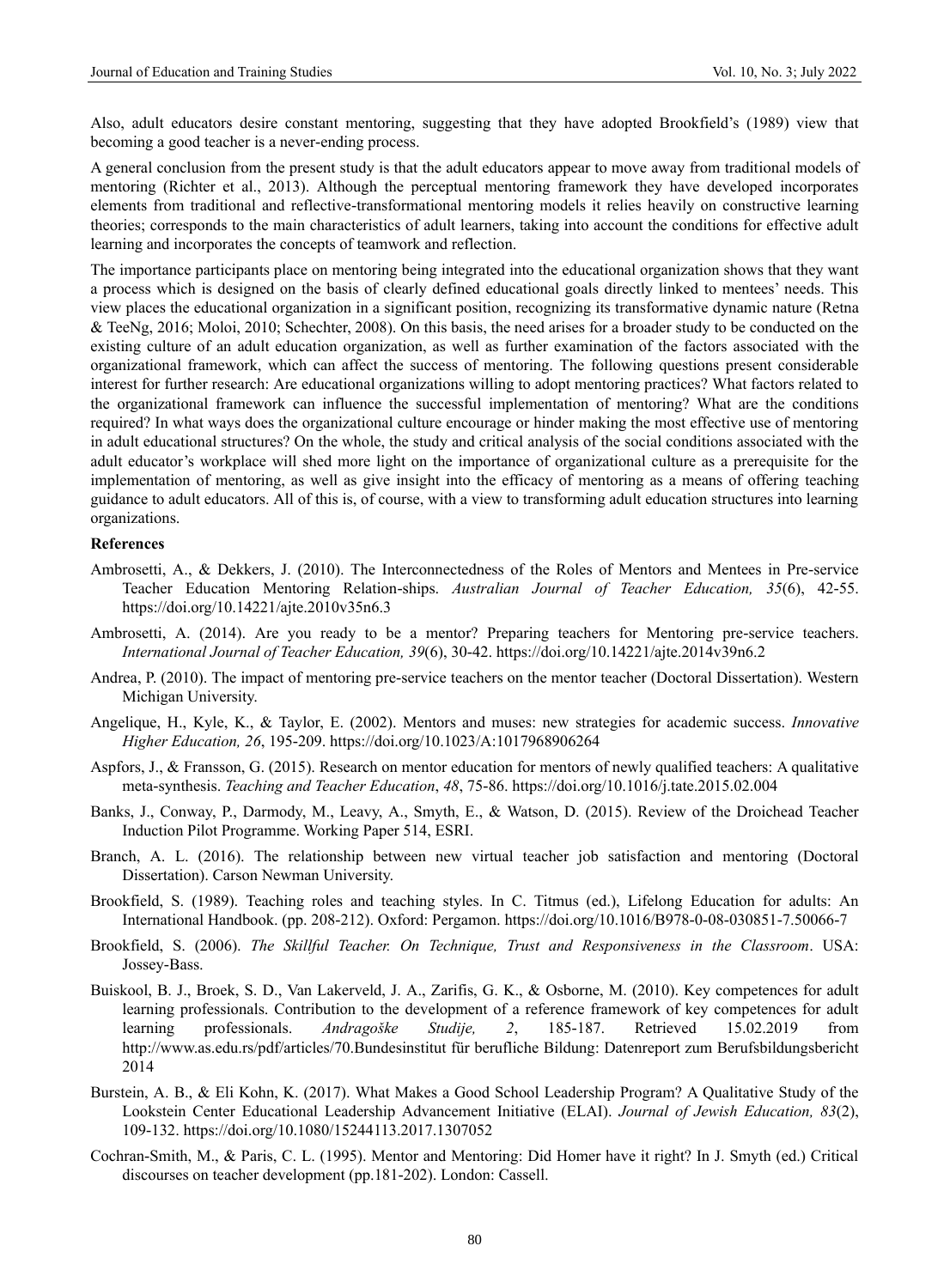Cohen, L., Manion, L., & Morrison, K. (2000). *Research Methods in Education*. Routledge Falmer.

- Collins, M. (1991). *Adult Education as vocation. A critical role for the adult educator*. N. York & London: Routledge.
- Courau, S. (1994). Les outilsd'excellence du formateur. ESF.
- Cox, E. (2005). For better, for worse: The matching process in formal mentoring schemes. *Mentoring and Tutoring, 13*(3), 403-414. <https://doi.org/10.1080/13611260500177484>
- Daloz, L. (1986). *Effective Teaching and Mentoring*. San Francisco: Jossey-Bass.
- Day, C. (1999). *Developing Teachers: The challenges of Life Long Learning.* Bristol, Taylor & Francis. (in Greek)
- Ehrich, E. A. (2013). *Developing Performance Mentoring Handbook. Department of Education, Training and Employment.* University of Queensland.
- Ellström, P. E. (1992) Kompetens, utbildningochlärande I arbetslivet. (Competence, educationandlearning in the workplace life). Stockholm: Publica/Norstedts.
- Fagenson, Ε. Α. (1989). The Mentor Advantage: Perceived Career/Job Experiences of Proteges Versus Non-Proteges. *Journal of Organizational Behavior, 10*(4), 309-320.<https://doi.org/10.1002/job.4030100403>
- Freire, P. (1970). Pedagogy of the Oppressed. N. York: Herder & Herder.
- Gardiner, W. (2010). Mentoring two student teachers: mentors' perceptions of peer placements. *Teaching Education, 21*(3), 233-246. <https://doi.org/10.1080/10476210903342102>
- Goff, P. A., Jackson, M. C., DiLeone, B. A., Culotta, C. M., & DiTomasso, N. A. (2014). The essence of innocence: consequences of dehumanizing black children. *Journal of Personality and Social Psychology, 106*(4), 526-545. <https://doi.org/10.1037/a0035663>
- Gold, Υ. (1996). Beginning teacher support. Attrition, mentoring, and induction. In J.P. Sikula, T.J. Buttery, E. Guyton (Eds.). Handbook of research on teacher education (2nd ed.), (pp. 548-594). Association of Teacher Educators. New York: Macmillan.
- Groves, R. M. (2006). Nonresponse ratesand nonresponse bias in household surveys. *Public Opinion Quarterly 70*(5), 646-675.<https://doi.org/10.1093/poq/nfl033>
- Hargreaves, A., & Fullan, M. (2000). Mentoring in the new millennium. *Theory into Practice* 39(1), 50-56. [https://doi.org/10.1207/s15430421tip3901\\_8](https://doi.org/10.1207/s15430421tip3901_8)
- Hobson, A. J., Ashby, P., Malderez, A., & Tomlinson, P. D. (2009). Mentoring beginning teachers: What we know and what we don't. *Teaching and teacher education 25*(1),207-216[. https://doi.org/10.1016/j.tate.2008.09.001](https://doi.org/10.1016/j.tate.2008.09.001)
- Illeris, K. (2007). *How we learn. Learning and non-learning in school and beyond*. Routledge. <https://doi.org/10.4324/9780203939895>
- Johnson, B. (2002). The Intentional Mentor: Strategies and Guidelines for the Practice of Mentoring. *Professional Psychology: Research and Practice 33*(1), 88-96. [https://doi.org/10.1037//0735-7028.33.1.88](https://doi.org/10.1037/0735-7028.33.1.88)
- Jones, M. (2009). Supporting the Supporters of Novice Teachers: an analysis of mentors' needs from twelve European countries presented from an English perspective. *Research in Comparative and International Education* 4, 4 – 21. <https://doi.org/10.2304/rcie.2009.4.1.4>
- Kelly, M. (2010). Learning Styles Understanding and Using Learning Styles. Retrieved 25/2/2019 from http://712educators.about.com/od/learningstyles/a/learning\_styles.
- Knight, P., Tait, J., & Yorke, M. (2006). The professional learning of teachers in higher education. *Studies in Higher Education,* 31, 319-339.<https://doi.org/10.1080/03075070600680786>
- Kokkos, A. (2005). *Adult Education.* Athens: Metehmio (in Greek).
- Kolb, D. A. (2015). Experiential learning: Experience as the source of learning and development (2nd ed.). Upper Saddle River, NJ: Pearson Education.
- Kougioumtzis, G. A. (2016). Review of the basic theoretical and empirical models of teachers' pedagogical mentoring. In K.D. Malafantis, V. Papadopoulou, S. Avgitidou, G. Iordanidis& J. Betsas (eds.). Proceedings of 9th Greek Conference "Greek Pedagogic and teaching research". Volume II (pp. 505-516). School of Pedagogy, University of West Macedonia, Florina, Greece.
- Koutsoukos, M., Kiriatzakou, K., Fragoulis, I., & Valkanos, E. (2021). The significance of Adult Educators' Mentoring in the Application of Experiential and Participatory Teaching Techniques, *International Education Studies 14*(1),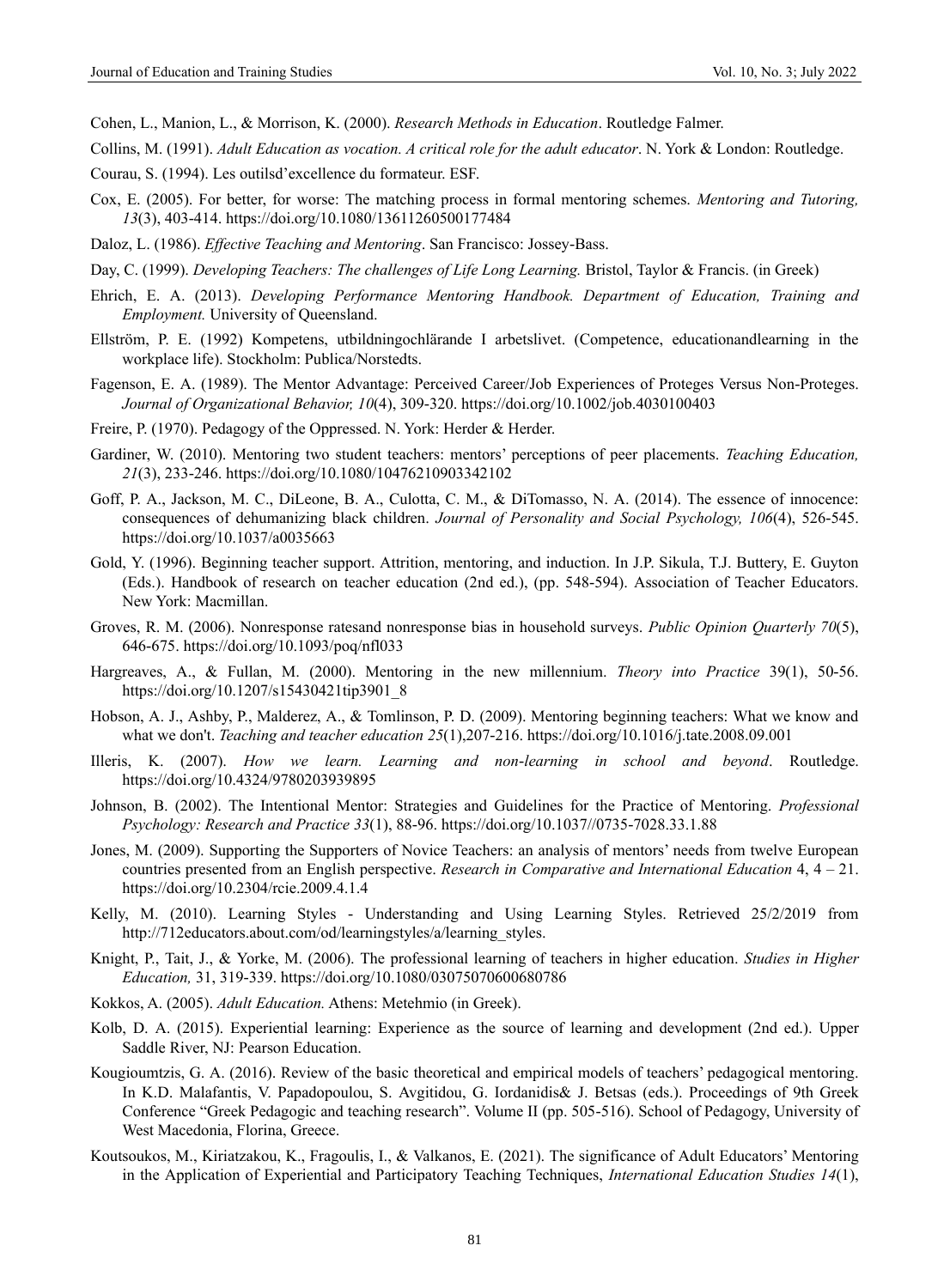46-51.<https://doi.org/10.5539/ies.v14n1p46>

- Koutsoukos, M. (2021). Mentoring adult educators in applying participative educational techniques (Doctoral Dissertation). University of Macedonia, Thessaloniki. (in Greek)
- Kram, K. (1983). Phases of the mentor relationship. *Academy of Management Journal*, 26, 608-625. <https://doi.org/10.2307/255910>
- Kwo, W. Y. (1994) Towards Reflective Teaching: Curriculum development and action research. In Li, D. C. S., Mahoney, D. & Richards, J. C. (Eds.) Exploring Second Language Teacher Development (pp.113-130). Hong Kong: City Polytechnic of Hong Kong.
- Law 4485/2017 (Government Gazette 114/Α/4-8-2017) "Organization and operation of higher education, regulations for research and other provisions".
- Litwin, Μ. S. (1995). *How to measure survey reliability and validity.* London: Sage Publications. <https://doi.org/10.4135/9781483348957>
- McConnell, K., &Geesa, R. (2019). Self-reflective mentoring: perspectives of peer mentors in an education doctoral program. *International Journal of Mentoring and Coaching in Education, 8*(2), 86-101. <https://doi.org/10.1108/IJMCE-07.2018-0043036>
- Merriam, S. (1983). Mentors and protégés: A critical review of the literature. *Adult Education Quarterly, 33*(3), 161-173. <https://doi.org/10.1177/074171368303300304>
- Merriam, S., &Caffarella, R. (1999). *Learning in adulthood*. San Francisco: Jossey-Bass.
- Mezirow, J. (2000*). Learning to think like an adult. In Mezirow and Associates, Learning as Transformation*. San Francisco: Jossey Bass.
- Phillips, N., & Fragoulis, I. (2010). Exploring the Beliefs of Primary Education Teachers Regarding the Contribution of Mentoring in Schools. *Review of European Studies, 2*(2), 201-213[. https://doi.org/10.5539/res.v2n2p201](https://doi.org/10.5539/res.v2n2p201)
- Ragins, B. R., Cotton, J. L., & Miller, J. S. (2000). Marginal mentoring: the effects of type of mentor, quality of relationship and program design on work and career attitudes. *Academy of Management Journal, 43*(6), 1177-1194. <https://doi.org/10.5465/1556344>
- Retna, Κ., & TeeNg, P. (2016). The application of learning organization to enhance learning in Singapore schools. *British Education Leadership, Management & Administration Society, 30*(1), 10-18. <https://doi.org/10.1177/0892020615619665>
- Rice, R. (2007). The Mentor's use of Adult Learning Theories: Are theory and practice co-extensive? Paper presented at the British Educational Research Association Annual Conference, Institute of Education, University of London (5-8 September 2007) Retrieved 5/10/2019 from http://www.leeds.ac.uk/bei/Education-line/browse/all\_items/166216.html
- Richter, D., Kunter, M., Lodtke, O., Klusmann, U., Anders, Y., & Baumert, J. (2013). How different mentoring approaches affect beginning teachers' development in the first years of practice. *Teaching and Teacher Education, 36,* 166-177.<https://doi.org/10.1016/j.tate.2013.07.012>
- Rippon, J., & Martin, M. (2003). Supporting induction: relationships count. *Mentoring and Tutoring 11*(2), 211-226. <https://doi.org/10.1080/13611260306858>
- Roberts, A. (2000). Mentoring revisited: A phenomenological reading of the literature. *Mentoring and Tutoring, 8*(2), 145-170.<https://doi.org/10.1080/713685524>
- Robson, C. (2002). Real World Research: A resoursce for social scientists and practitioner- researchers (2hd ed). Oxford: Blackwell Publishers Ltd.
- Rogers, A. (1996). *Teaching Adults*. Open University Press.
- Russell, J. E., & Adams, M. D. (1997). The changing nature of Mentoring in Organizations: An Introduction to the Special Issue on Mentoring in Organizations. *Journal of Vocational Behavior,* 51, 1-14. <https://doi.org/10.1006/jvbe.1997.1602>
- Schechter, C. (2008). Organizational Learning Mechanisms: The Meaning, Measure and Implications for School Improvement. *Educational Administration Quarterly 44*(2), 155-186.<https://doi.org/10.1177/0013161X07312189>
- Schon, D. (1987). *Educating the Reflective Practitioner*. San Francisco: Jossey Bass.
- Simon, S., Campbell, S., Johnson, S., & Stylianidou, F. (2011). Characteristics of effective professional development for